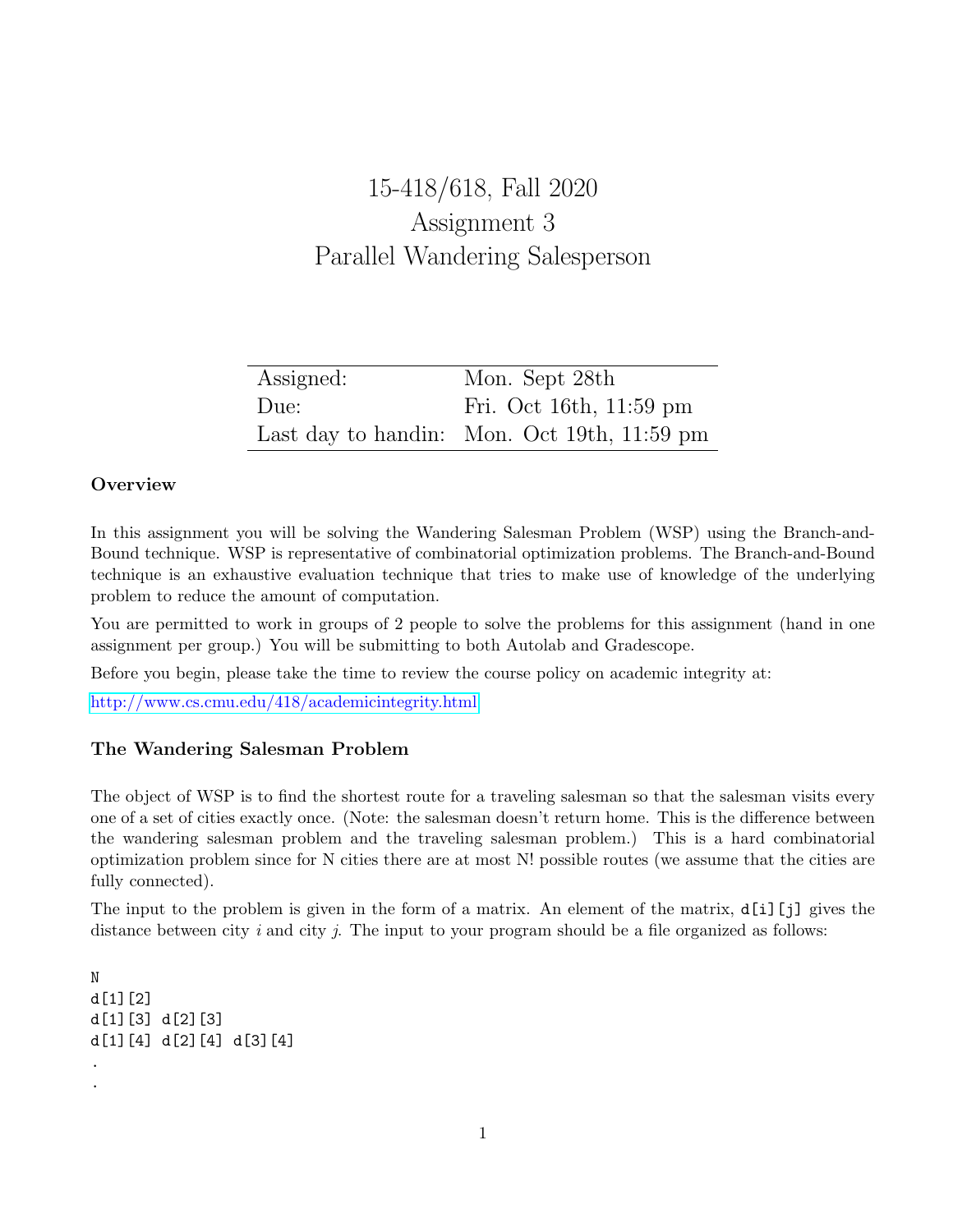### d[1][N] d[2][N] d[3][N] ... d[N-1][N]

.

where N is the number of cities, and  $d[i][i]$  is an integer giving the distance between cities i and j. The output from the program should be an ordered list of cities (numbers between 1 and N). Clearly, there are 2 equivalent permutations - either one is acceptable.

### 1 Branch-and-Bound Solutions to Combinatorial Optimization Problems

First, consider a simple exhaustive evaluation as a way of solving the WSP. One way you might think about evaluating every possible route is to construct a tree that describes all of the possible routes from the first city, as shown in Figure [1](#page-1-0) for a four city example.



<span id="page-1-0"></span>Figure 1: A WSP example

For this WSP,  $d[1][2] = 5$ ,  $d[1][3] = 40$ ,  $d[1][4] = 11$ ,  $d[2][3] = 9$ ,  $d[2][4] = 6$ ,  $d[3][4] = 8$ . All of the possible routes can be found by traveling from the root to a different leaf node three times, once for each unique path and then back to the root. For example, by taking the middle branch from the root node and the right branch after that, the route  $1 \rightarrow 3 \rightarrow 4 \rightarrow 2$  is produced, and has a distance of  $40+8+6$  = 54. There are six unique root to leaf paths in this tree. Each possible route is represented twice, once in each direction.

A simple exhaustive evaluation of WSP for this example would then be to follow the six root to leaf paths and determine the total distance for each path by adding up the distances indicated by each edge in the tree and then adding the distance back to the root. The route with the smallest distance is then chosen.

A better way to traverse each tree is to do it recursively. Here the summation of the earlier parts of each route is not repeated every time that route portion is reused in several routes. The Branch-and-Bound approach uses this type of problem formulation, but with some added intelligence. It uses more knowledge of the problem to prune the tree as much as possible so that less evaluation is necessary. The basic approach works as follows: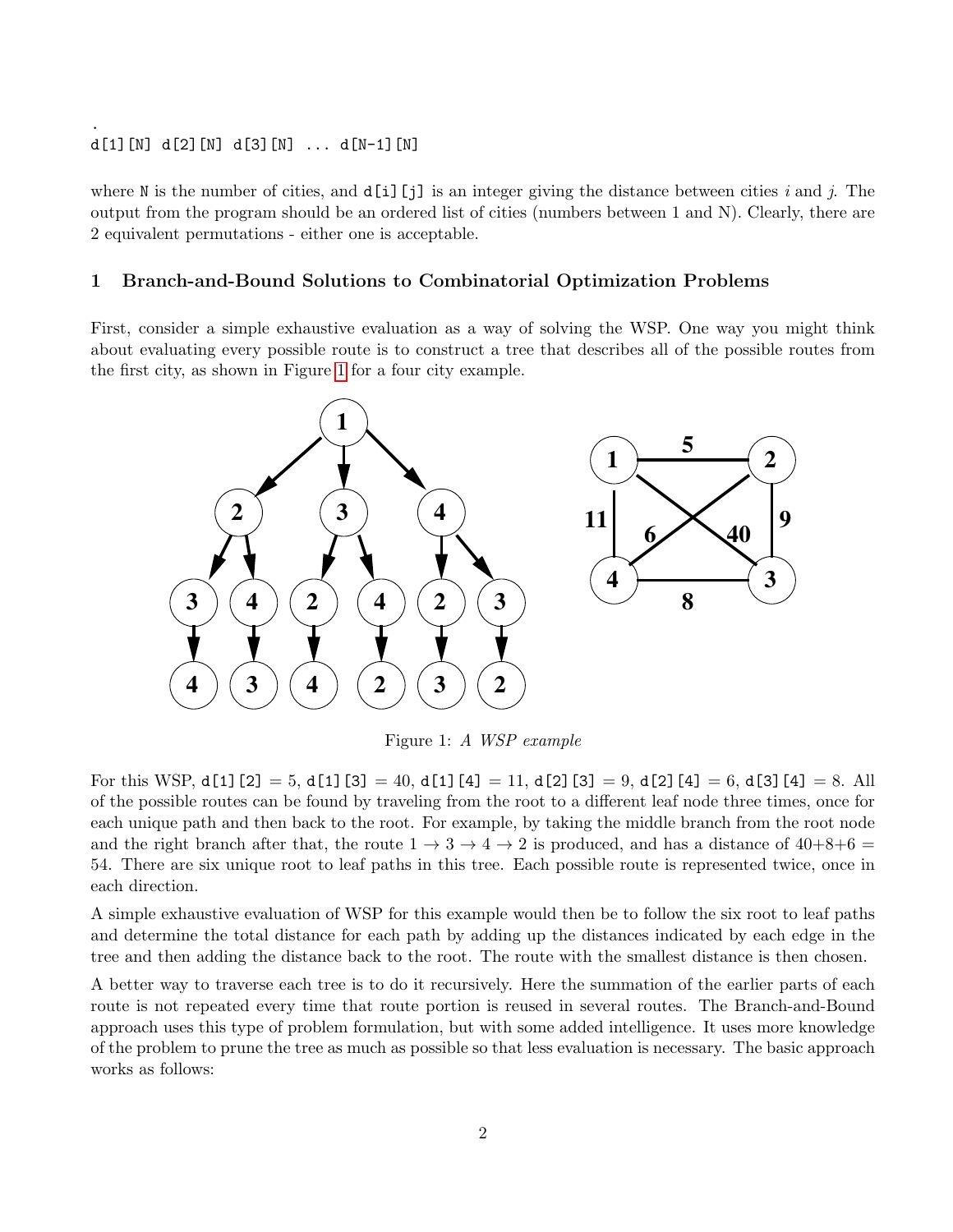- 1. Evaluate one route of the tree in its entirety, (say  $1 \rightarrow 2 \rightarrow 3 \rightarrow 4$ ) and determine the distance of that path. Call this distance the current "bound" of the problem. The bound for this path in the above tree is  $5 + 9 + 8 = 22$ .
- 2. Next, suppose that a second path is partially evaluated, say path  $1 \rightarrow 3$ , and the partial distance, 40, is already greater than the bound. If that is the case, then there is no need to complete the traversal of any part of the tree from there on, because all of those possible routes (in this case there are two) must have a distance greater than the bound. In this way the tree is *pruned* and therefore does not have to be entirely traversed.
- 3. Whenever any route is discovered that has a better distance than the current bound, then the bound is updated to this new value.

The Branch-and-Bound approach always remembers the best path it has found so far, and uses that to prevent search down parts of the tree that couldn't possibly produce better routes. You can see that for larger trees, this could result in the removal of many possible evaluations.

#### 2 The Assignment

The assignment is to write a parallel Branch-and-Bound program for the WSP, using OpenMP. The objective is to obtain the best speedup possible. You should use the input format described above.

git clone https://github.com/cmu15418-f20/asst3-f20.git

You'll quickly find that there is no starter code provided. You are responsible for creating the following:

- wsp.c contains your implementation for parallel BnB WSP
- Makefile compiles wsp.c to wsp
- writeup.pdf your report to the assignment

Your WSP program should be of the following form:

```
./wsp -p [numProcessors] [inputFile]
```
Where numProcessors is the number of openMP cores and inputFile is reference to a dist file containing city distances (see Section 3). Your program must output the optimal path as well as execution time, although you are allowed to output anything else you think may help you in producing your report.

Your report should include the following items:

- 1. A brief (roughly one or two pages) description of how your program works. Describe the general program flow and all significant data structures.
- 2. The solutions to dist16, dist17, and dist18 problems. For debugging purposes, you may want to use some of the smaller input files included in the same directory. The city locations corresponding the distance files are provided in the corresponding 'city' files. We will be testing other cities for correctness as well.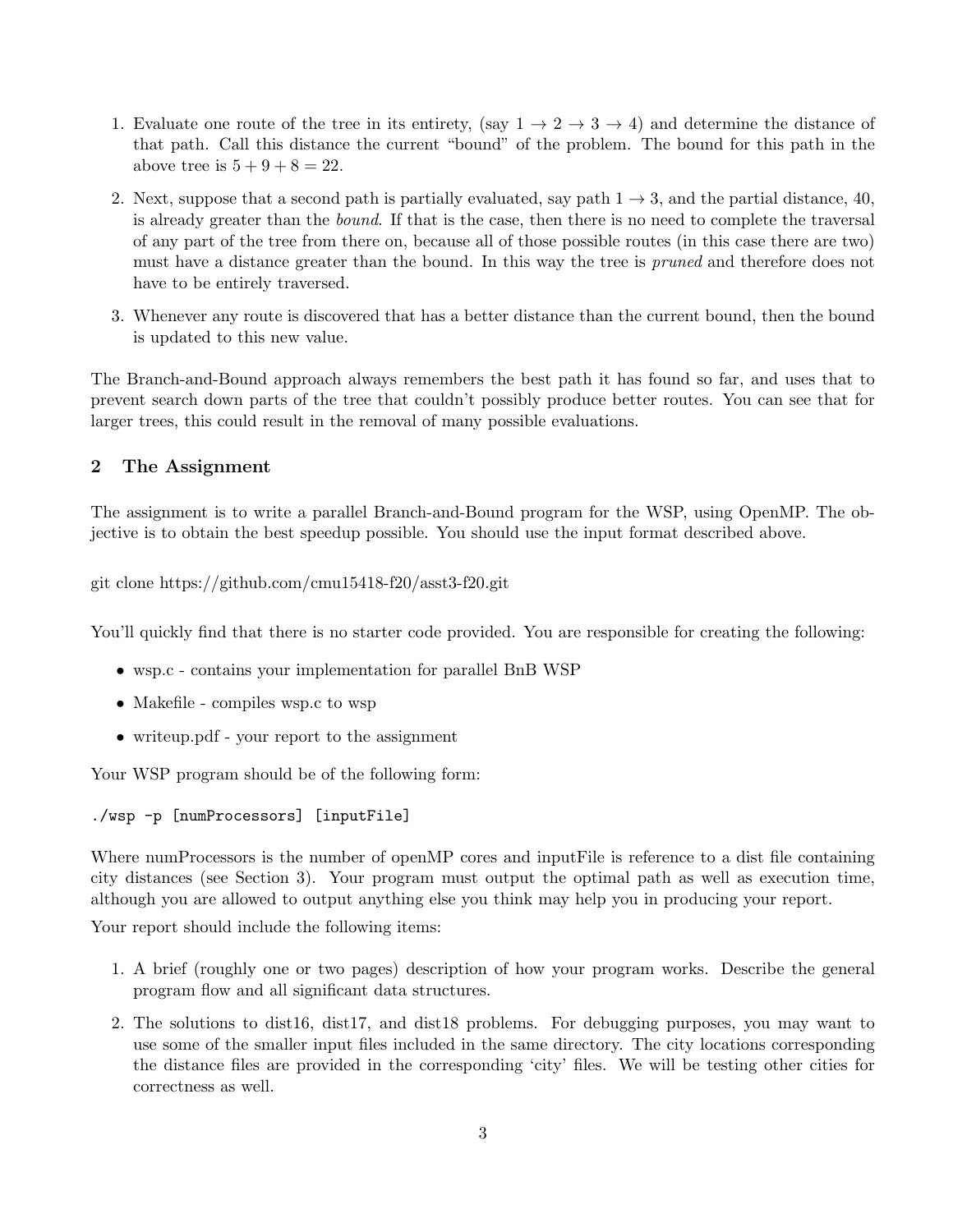- 3. Execution time and speedup for 1, 2, 4, 8, 16, 24, and 32 processors on Latedays (instructions on how to do so are included in the Appendix) on dist16, dist17, and dist18. For reference, our solution to dist15 takes approx. 30s with p=1 and 6s with p=8 on Latedays.
- 4. Discuss the results you expected and explain the reasons for any non-ideal behavior you observe. In particular, if you don't get perfect speedup, explain why. Is it possible to get better than perfect speedup? Give measurements to back up your explanations.

If the execution time for your program takes more than a few minutes, double-check your program and algorithm. Make sure your programs run on a uniprocessor before trying to run them in parallel. Also, debug your programs using smaller numbers of cities and small numbers of processors before trying larger runs. You can use ./distgen to create more cities.

linux> ./distgen 10 // number of cities 15418 // random seed customCity // output file name City 0: ( 54, 58) City 1: ( 57, 3) City 2: ( 80, 3) City 3: ( 74, 40) City 4: ( 72, 51) City 5: ( 22, 62) City 6: ( 80, 30) City 7: ( 97, 73) City 8: ( 34, 43) City 9: ( 45, 10)

We want you to focus on algorithm design and analysis rather than trying to hit a target benchmark. Good speedups are meaningless unless you have the proper justification to accompany it. As such, we do not want you aiming to hit a target speedup. Try to see how fast you can get your program to run, and justify the limitations you meet with your program.

### 3 Hand-in

You will submit your code via Autolab and your report via Gradescope. The relevant websites are:

hcrefhttps://autolab.andrew.cmu.edu/courses/15418-f20/

https://www.gradescope.com/courses/156025

- If you are working with a partner, form a group on Autolab. Do this before submitting your assignment. One submission per group is sufficient.
- Make sure all of your code is compilable and runnable. We should be able to simply run make, then execute your programs on Latedays without manual intervention.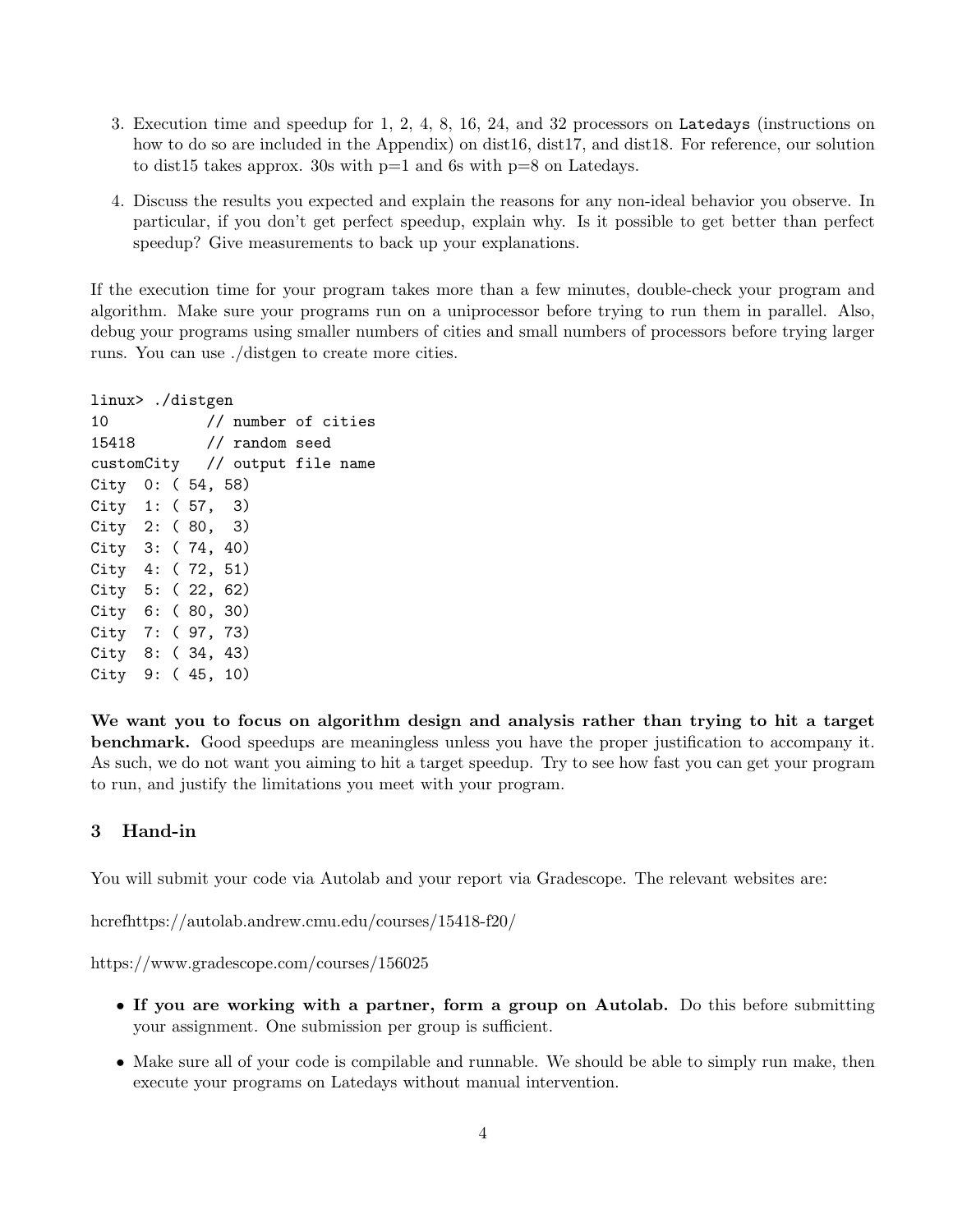- Run the command tar -czvf handin.tar wsp.c Makefile to create a handin.tar for you to upload to Autolab.
- Upload your report as file report.pdf to Gradescope, one submission per team, and select the appropriate pages for each part of the assignment. After submitting, you will be able to add your teammate using the add group members button on the top right of your submission.

#### 4 Running on the Latedays Cluster

The Latedays cluster contains 18 machines (1 head node plus 17 worker nodes). Each machine features:

- Two, six-core Xeon e5-2620 v3 processors (2.4 GHz, 15MB L3 cache, hyper-threading, AVX2 instruction support).
- 16 GB RAM (60 GB/sec of BW)

You can login to the Latedays head node latedays.andrew.cmu.edu via your Andrew login. You can edit and compile your code on the head node, and then run jobs on the cluster's worker nodes using a batch queue. You have a home directory on Latedays that is not your Andrew home directory. (You have a 2GB quota.) However, your Andrew home directory is mounted as /AFS.

Do not attempt to submit jobs from your AFS directory, since that directory is not mounted when your job runs on the worker nodes of the cluster. (It is only mounted and accessible on the head node.) Instead, copy your source code over to a subdirectory you have set up in your Latedays directory and recompile it.

The program **submitjob.py** is used to generate and submit command files to the job queue. It is invoked as follows:

```
linux> ./submitjob.py -h
Usage: ./submitjob.py [-h] [-J] [-s NAME] [-a ARGS] [-r ROOT] [-d DIGITS]
-h Print this message
-J. Don't submit job (just generate command file)
-s NAME Specify command file name (output file)
-a ARGS Arguments for benchmark.py (can be quoted string)
-r ROOT Specify root name of benchmark output file
-d DIGITS Specify number of randomly generated digits in command and
           benchmark output file names
```
Here's a brief description of the options:

-J Generate the command file, but do not submit it.

-s NAME - Specify the name of the command file. The default will name is of the form latedays-DDDD.sh, where DDDD is a sequence of random digits.

-a ARGS - Provide arguments(s) for benchmark.py. Typically, ARGS is a quoted string. For example, specifying  $-a$   $-I$  -t  $6'$  will cause the benchmarking to be done with instrumentation enabled and with 6 threads rather than 12.

-r ROOT - Specify the prefix of the summary output file name. The output file is generally of the form ROOT-DDDD.out, where DDDD is a sequence of random digits.